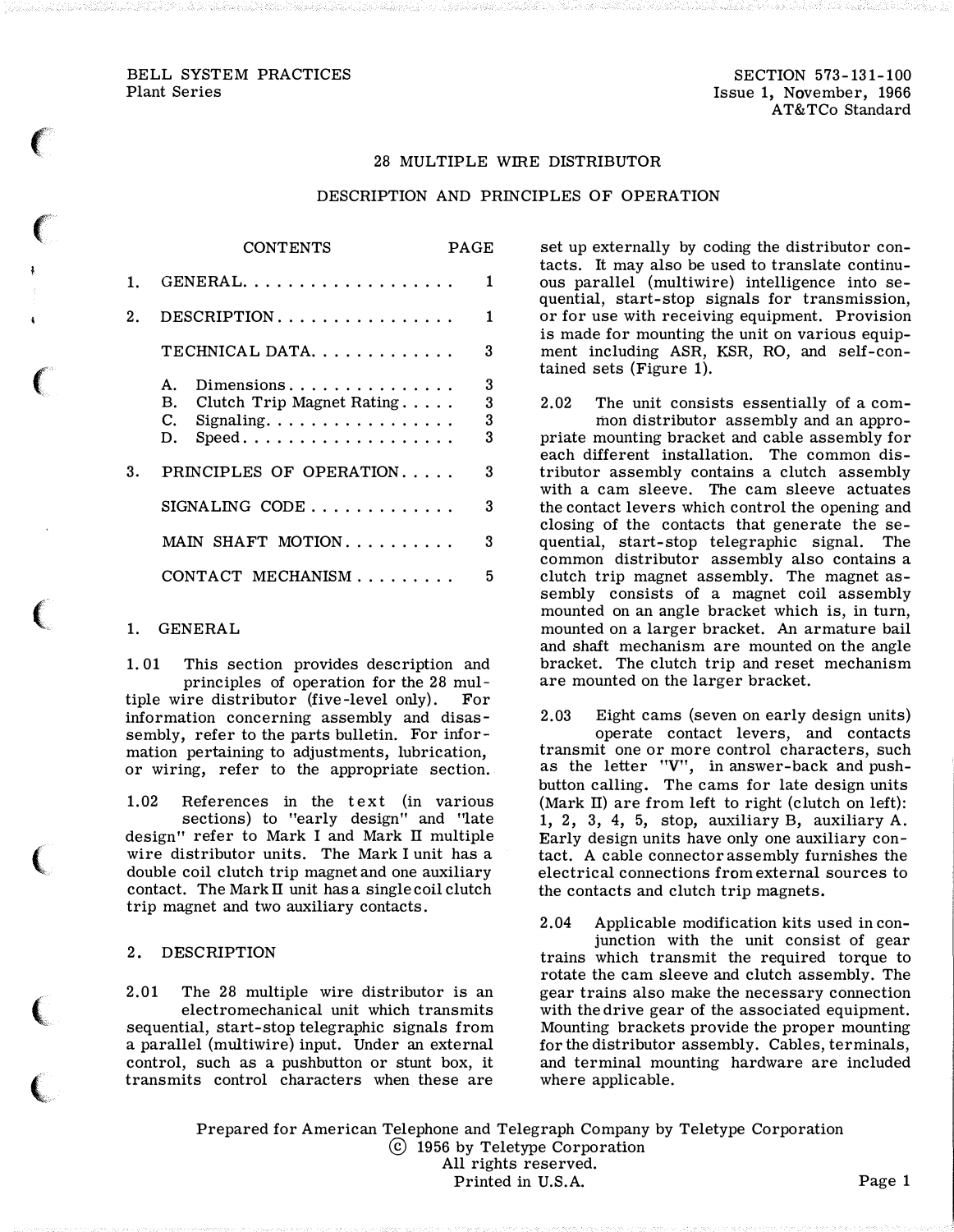

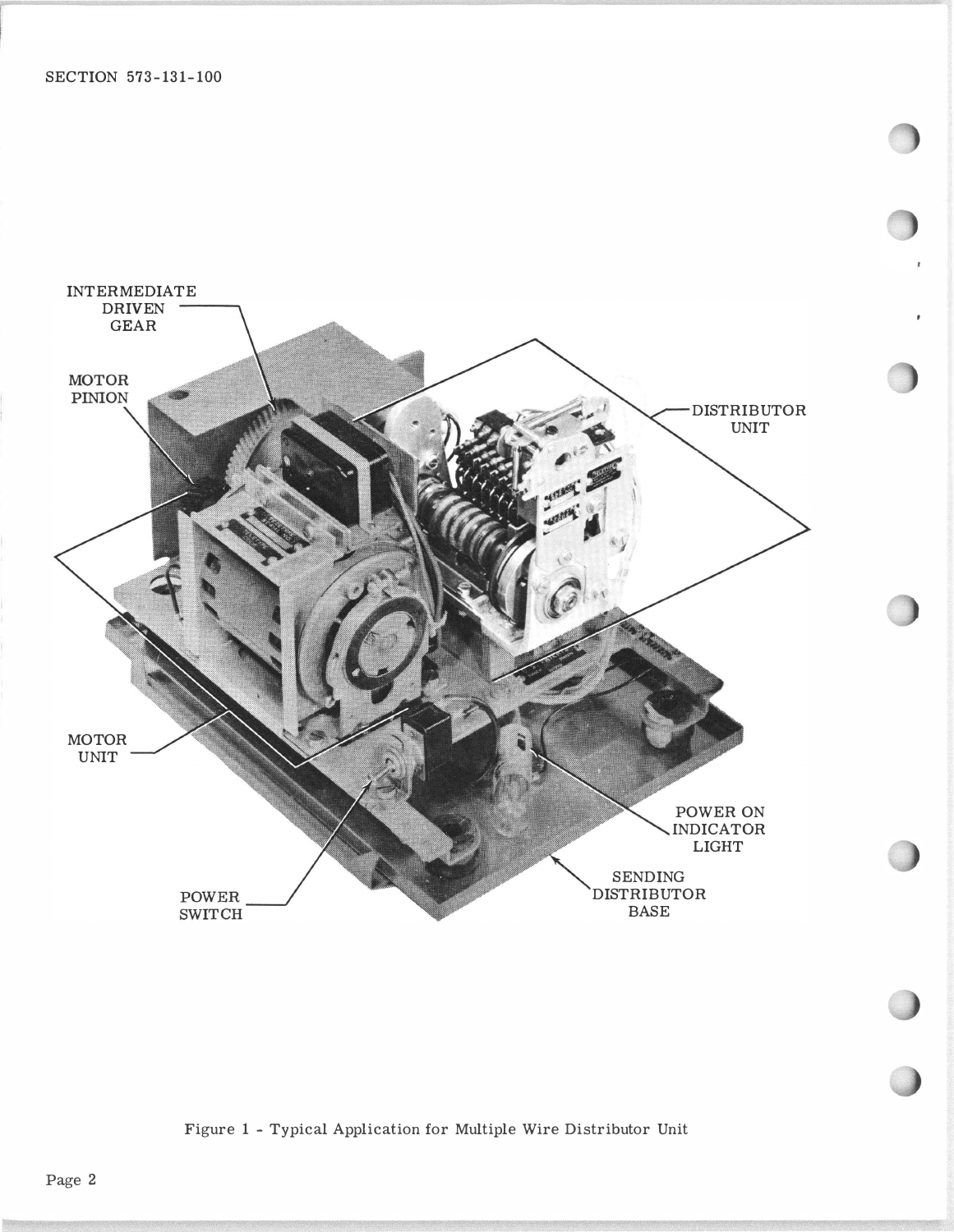2.05 For information about adjustments and lubrication pertaining to the base and motor units, refer to the appropriate sections entitled "28 and 35 Base for Receiving Selector and Multiple Wire Distributor" and "Motor Unit."

### TECHNICAL DATA

A. Dimensions

 $\left($ 

 $\left($ 

 $\big($ 

(

 $\big($ 

 $\big($ 

Width - 5 inches Depth - 4 inches Height - 6 inches (4 inches in early design units) Weight  $-3-1/2$  pounds

- B. Clutch Trip Magnet Rating
	- DC 165 milliamps at 48 volts (100 ohm current limiting resistor required) 100 milliamps at 120 volts (1000 ohm current limiting resistor required)

AC - 120 volts

C. Signaling

Input - Parallel (multiwire) Output - Start-stop, sequential Current - 0.020 or 0.060 ampere

D. Speed

Operations Per Minute Words Per Minute 368  $60$ 

| .   | ັບ  |
|-----|-----|
| 460 | 75  |
| 600 | 100 |
|     |     |

# 3. PRINCIPLES OF OPERATION

### SIGNALING CODE

3. 01 The multiple wire distributor puts information out in the form of a binary permutation code (Figure 2). The information, ie, characters, numerals, etc, are represented by combinations of binary intelligence levels, each of which may be in one of two states, ie, on-off, mark -space, etc. These states are represented in the tape by perforations or lack of perforations. The total number of permutations available in a given code is equal to two to the n power  $(2^n)$  where n is the number of levels. In a fivelevel code the number of permutations is two raised to the fifth power or 32.

3.02 The code (as used by this equipment) is expressed in electrical form only. Each level of the code combinations consists of either a current condition (referred to as a marking pulse) or a no-current condition (spacing pulse). The intelligence elements are preceded by a start element (always spacing) and are followed by a stop element (always marking). The start and stop elements provide means for mechanical synchronization between the multiple wire distributor and the receiving set. Both early and late models of the multiple wire distributor use a 7. 42 unit transmission pattern. Figure 2 illustrates the 7. 42 pattern and the character arrangements for the standard five-level

# MAIN SHAFT MOTION

code.

3. 03 In the text that follows, it is assumed that the unit is mounted on an appropriate base and that it is receiving motion from a motor unit through the intermediate drive mechanism (Figure 1). It is also assumed that some type of parallel input is applied to the unit and that a means, such as a pushbutton, is available for tripping the cam clutch assembly. The unit is in its idle condition, and is under power with the cam clutch disengaged.

3.04 The main shaft receives its motive power from a gear mounted on the right side plate. The main shaft rotates continuously as long as the unit is under power.

3.05 The clutch trip magnet mechanism controls the starting and stopping of the cam clutch assembly. From an idling condition in which the magnet is de-energized, clutch disengaged and start-stop contact closed, power is applied to the clutch magnet. When the magnet is energized, the armature is attracted and the armature bail disengages the latched trip lever. As the trip lever is moved by its spring, it disengages the clutch shoe release lever (Figure 5). This permits the clutch to engage and rotate the cam sleeve. The clutch assembly and the cam sleeve rotate continuously as long as the clutch magnets are energized.

3.06 When the clutch magnet circuit is opened,

the armature and bail assembly are returned to their original position by the armature spring. As the clutch assembly completes its revolution, the reset cam operates the reset lever to return the trip lever to its original position. There it is latched by the armature bail assembly, and acts to block the clutch shoe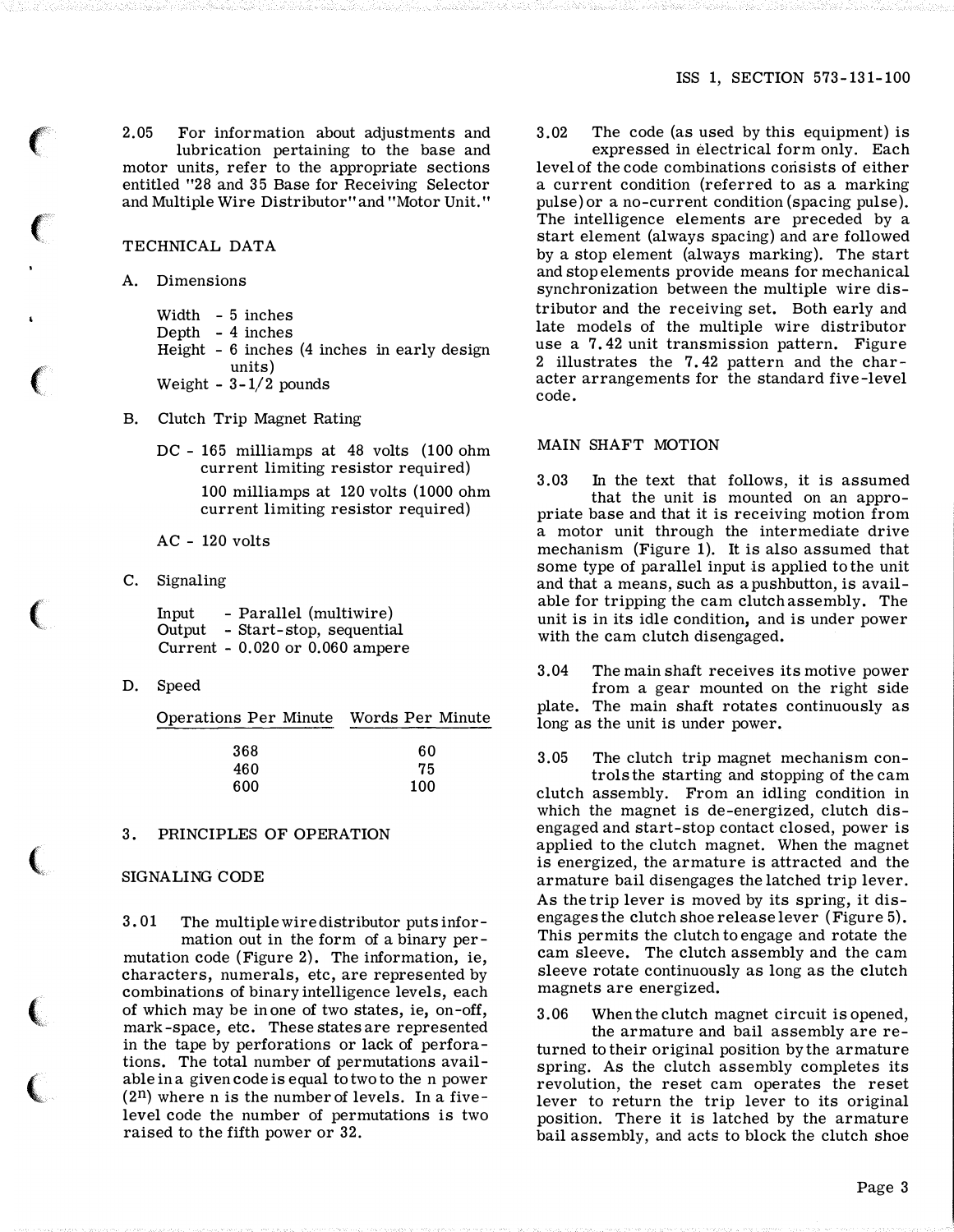

# a. FIVE-LEVEL PERMUTATION CODE



b. FIVE-LEVEL START-STOP SIGNALING CODE



c. TYPICAL FIVE-LEVEL CHARACTER ARRANGEMENTS

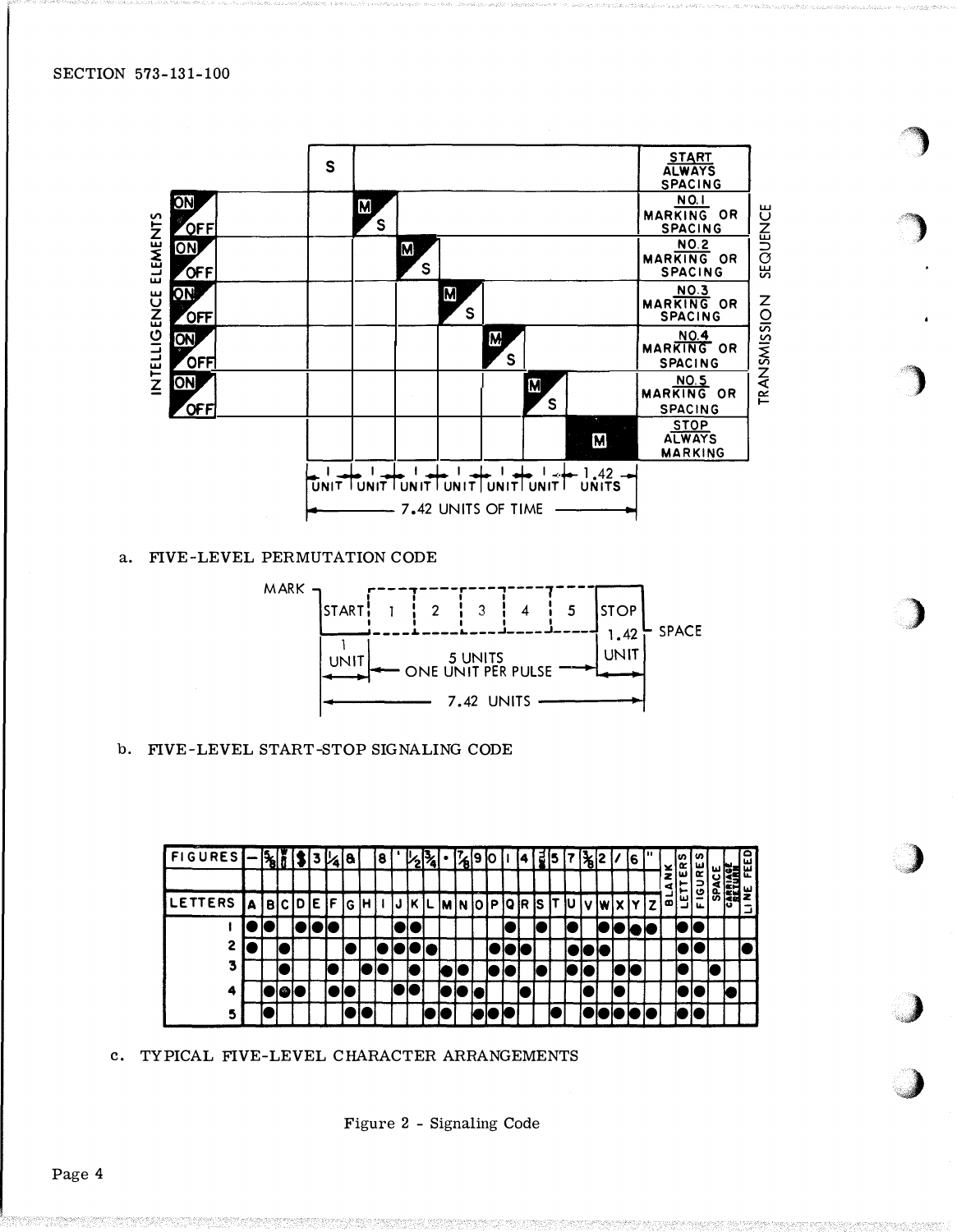

 $\epsilon$ 

 $\left($ 

 $\epsilon$ 

 $\big($ 

(

 $\left($ 

 $\big($ 

Figure 3 - Clutch, Engaged

release lever (Figure 5). As the clutch assembly and the attached cam sleeve come to rest, the latchlever drops into a notch on the clutch disc assembly to hold the clutch disengaged until the clutch magnet is again energized.

3.07 Clutch engagement (Figure 3) is accomplished by releasing the lower end of the clutch shoe lever B. The upper end of the clutch shoe lever pivots about its ear C which bears against the upper end of the secondary shoe and moves its ear D and the upper end of the primary shoe toward the left until the shoe makes contact with the drum at point E. As the clutch drum turns counterclockwise, it drives the primary shoe downward so that it again makes contact with the drum, this time at point F. There, the combined forms acting on the primary shoe cause it to push against the secondary shoe at point G. The lower end of the shoe then bears against the drum at point H. The revolving drum acts to drive this shoe upward so that it again makes contact at point I. The forces involved are multiplied at each of the preceding steps. The aggregate force is applied through the shoes to the lug J on the clutch cam disc, and the disc and attached cam sleeve turn in unison with the drum.

3.08 Disengagement (Figure 4) is effected when the lower end of shoe lever B strikes the trip lever. Lug A and the lower end of the shoe lever are brought together and the



Figure 4 - Clutch, Disengaged

upper end of the lever B pivots about its ear C and allows its other ear D to move toward the right. The upper spring then pulls the two shoes together and away from the drum. The latchlever seats in the indent in the cam disc and the cam is held in its stop position until the clutch is again engaged. As the clutch completes its revolution, a reset cam, by means of a reset lever, returns the trip lever to its latched position.

# CONTACT MECHANISM

3. 09 The contact arrangement (Figure 5) in late model units consists of eight contacts (seven contacts on early design units), each of which has a contact lever and cam associated with it. Five of these contacts are for the intelligence elements of the signaling code, one is for the start-stop element, and two are for the auxiliary contacts (one auxiliary contact on early design units).

3.10 Each time the clutch is tripped, the cam sleeve rotates one complete revolution, and its individual cams actuate their respective contact levers in sequence. These contact levers control the opening and closing of the contacts for measured intervals of time. Operation of the distributor contacts generates a sequential startstop signal pattern corresponding to the code combinations from the external multiwire source.